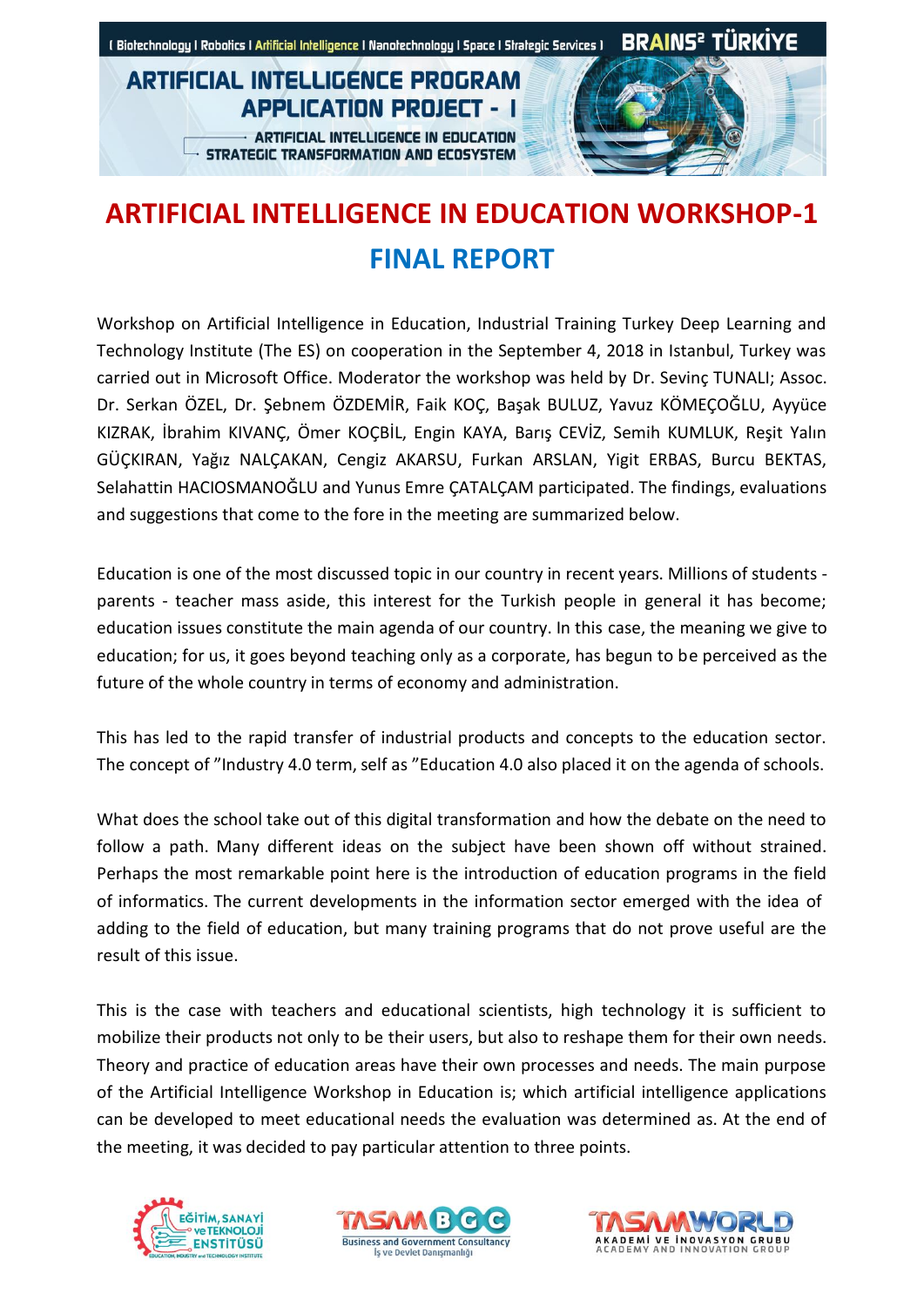## **ARTIFICIAL INTELLIGÉNCE PROGRAM APPLICATION PROJECT - I**

**ARTIFICIAL INTELLIGENCE IN EDUCATION** STRATEGIC TRANSFORMATION AND ECOSYSTEM



#### **1. Data Acquisition**

The most basic requirement to create artificial intelligence algorithms is to provide sufficient data. In this process when we talk about education; students, teachers, parents, collect data from many educational stakeholders such as school employees, managers, employers will be the subject.

At the beginning of this process, setting the criteria for each stakeholder is a priority.

For example; For example; recording a child starting school today, he or she starts his or her education life without any information except for his demographic information. Assessments are made over time and are based on teacher observation. There is no mechanism to show how different observations are for each student. For this reason, the data collection from early ages and the teaching of these data in terms of factors that will affect the learning. It is essential to use it as long as you give feedback.

Periodically collected data; It is envisaged that students will be used to determine their readiness, to predict academic achievement and to take measures, and to make a decision in course - field - department choices.

The most important step to be taken to realize this phenomenon is; establishing "data collection policy" for education stakeholders. This policy; students, teachers, parents, school collecting and processing data from many educational stakeholders such as employees, managers, employers, storage and transfer procedures. Various opinions and expectations of all stakeholders which are considered to have a direct impact on education, ensure that the data is used only for the content, process and evaluation of the training. Students' physical (health, genetic, etc.), emotional (psychology, motivation, perception, attitude, etc.), social (socio-economic environment, family characteristics, etc.) measurements; protection of personal data (KVKK), protection of privacy, the freedom of belief, the right to use effective remedies, should be taken.

Finally, the legislation for the protection of personal data and the relevant technology assume all administrative and technical protection measures required by the nature of the data the institution needs to be determined.

The comprehensive data collected is based on data understanding in a general understanding of educational policies. Artificial intelligence and learning process, as well as the opportunity to